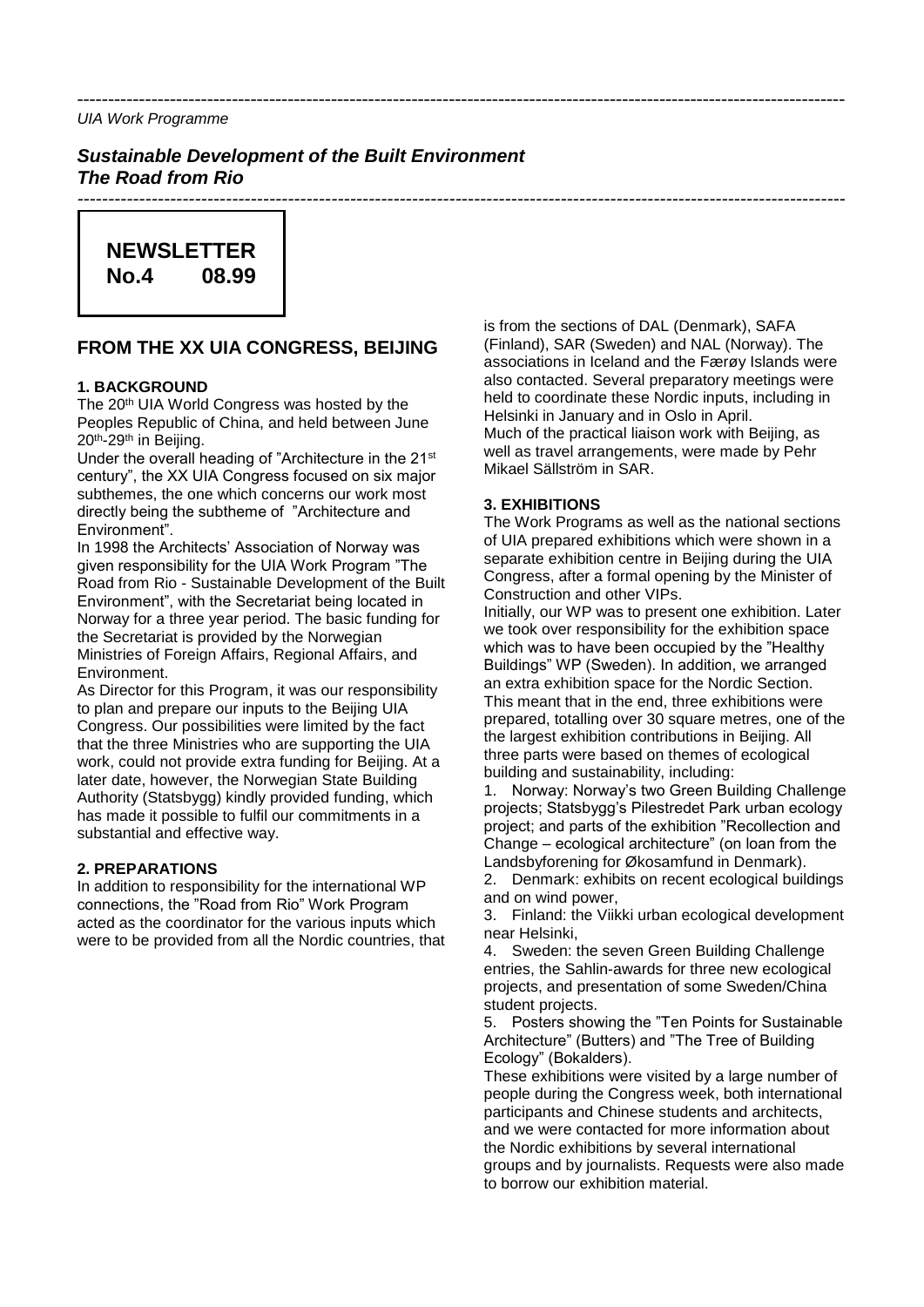Of the above, the parts prepared directly in Norway amounted to about half of the total, and were prepared in Oslo with architect MNAL Inga Lindstrøm.

#### **4. INFORMATION AND HANDOUTS**

The following materials were distributed in several hundred copies each, during the Beijing Congress: 1. Information brochure for UIA Work Program "The Road from Rio",

2. Ten Points for Sustainable Architecture, by Chris Butters/The Road from Rio (was also presented and exhibited at the Region 1 (Europe) session.

3. Brochure about NABU: Norwegian Architects for Sustainable Development,

- 4. Announcement brochure for Ralph Erskine award,
- 5. The Swedish Green Building Challenge brochure.

6. English translation by Chris Butters of the "Urban Ecology Program for Pilestredet Park" (Statsbygg/ Oslo Municipality).

More detailed information on the Norwegian and other Nordic projects, was given during the seminars, and copies of overheads etc. were given to interested parties. Brochures for a forthcoming international conference in Lillehammer, Norway, which is being organised in September 1999 by the WP "Sports and Leisure Facilities" in cooperation with our WP, were also handed out.

#### **5. SEMINARS**

Initially our Work Program was scheduled to hold one workshop/seminar. We later arranged for a second seminar as well, which was executed with cooperation from the other Nordic architects' associations. Fairly small rooms were provided for these seminars, and they were nearly full on both occasions.

**First seminar:** 25<sup>th</sup> June, 3 hours: "Environmental approaches to architecture in the Nordic countries". Contributing speakers: Pehr Mikael Sällström, Varis Bokalders, Anders Bodin and Rune Boberts (SAR), Tuomo Sirkia (SAFA), Jan Christiansen (DAL), Chris Butters (NAL). Attended by 50-60 persons. In particular, presentation of the exhibited projects: Norway's 2 entries to Green Building Challenge - Klosterenga housing in Oslo (GASA Architects/USBL) and the Centre for Maritime Environment in Horten (Kristiansen and Bernhardt Architects), Statsbygg's urban ecology project for Pilestredet Park, and the exhibition "Recollection and Change – Nordic ecological architecture".

**Second seminar:** 26<sup>th</sup> June, 3 hours: in cooperation between the 2 UIA Work Programs "The Road from Rio" and "Architecture and Energy". Contributing speakers: Dr. Varis Bokalders, Chris Butters, Dr. Allan Rodger (Australia), Jean Bouillot and Georges Wursteisen (France), Tony Rigg (Israel), Greg Frantel (USA). Attended by 45-50 persons. Presentation in particular of Norway's NABU project, of the Ten Points for Sustainable Architecture, and of Bokalders' Tree of Building Ecology.

#### **6. PARTICIPATION**

Participation included the opening ceremony, most of the major plenum lecture sessions and meetings, as well as receptions and various ad-hoc discussion sessions with international contact persons; and the UIA Assembly proceedings.

#### **7. NORDIC/EUROPE INPUTS**

During the preparations for Beijing, we participated in the Nordic discussions and the formulation and translation of policy statements. The UIA Region 1 (Europe) prepared a series of national statements on sustainability, which we assisted in as well as preparing an additional one in the name of the Rio WP and NABU.

#### **8. INTERNATIONAL WP CONTACTS**

An important function of the congresses is as forum for meeting and establishing working contacts with colleagues. We held discussions with the directors of at least 10 of the Work Programs, including most of those related to sustainability, and with other UIA officials and individuals who can be important international links for our WP. Specific possibilities for future cooperation were discussed with people from China, Uganda, Taiwan, Mexico, and South Africa.

#### **9. EVALUATION**

The UIA Congresses are important occasions with a value at several levels. Not least, they are the occasion for high-level academic proceedings which profile the architecture profession internationally, and at the same time present a state-of-the-art overview, highlighting future trends and issues in the different major regions of the world.

On the academic level, it was very notable that the themes of environment / sustainable development were highlighted by almost every major speaker. and not least by the Chinese speakers. Activity in this field in Norway has been on the increase during the past few years, but is still not attracting the same level of priority which these issues are being given in the other Nordic countries.

However, in the environmental field, it was apparent that quite a lot of the work, including that of some of the Work Programs was superficial and does not yet have a very high scientific or academic level. There is a tendency for little serious evaluation, it is too often a case of making good impressions and using general statements. The major exhibition prepared by China had an excellent section on environmental architecture, though this too lacked evaluation and assessment of the projects shown.

On the practical level, the Congress was very well arranged by the host country, one weak point being that the WP exhibitions were not located at the Convention Centre itself, but in another exhibition hall a long way across town. Our hosts China had also provided for a series of parallel exhibitions, a range of extra-curricular activities, excursions, and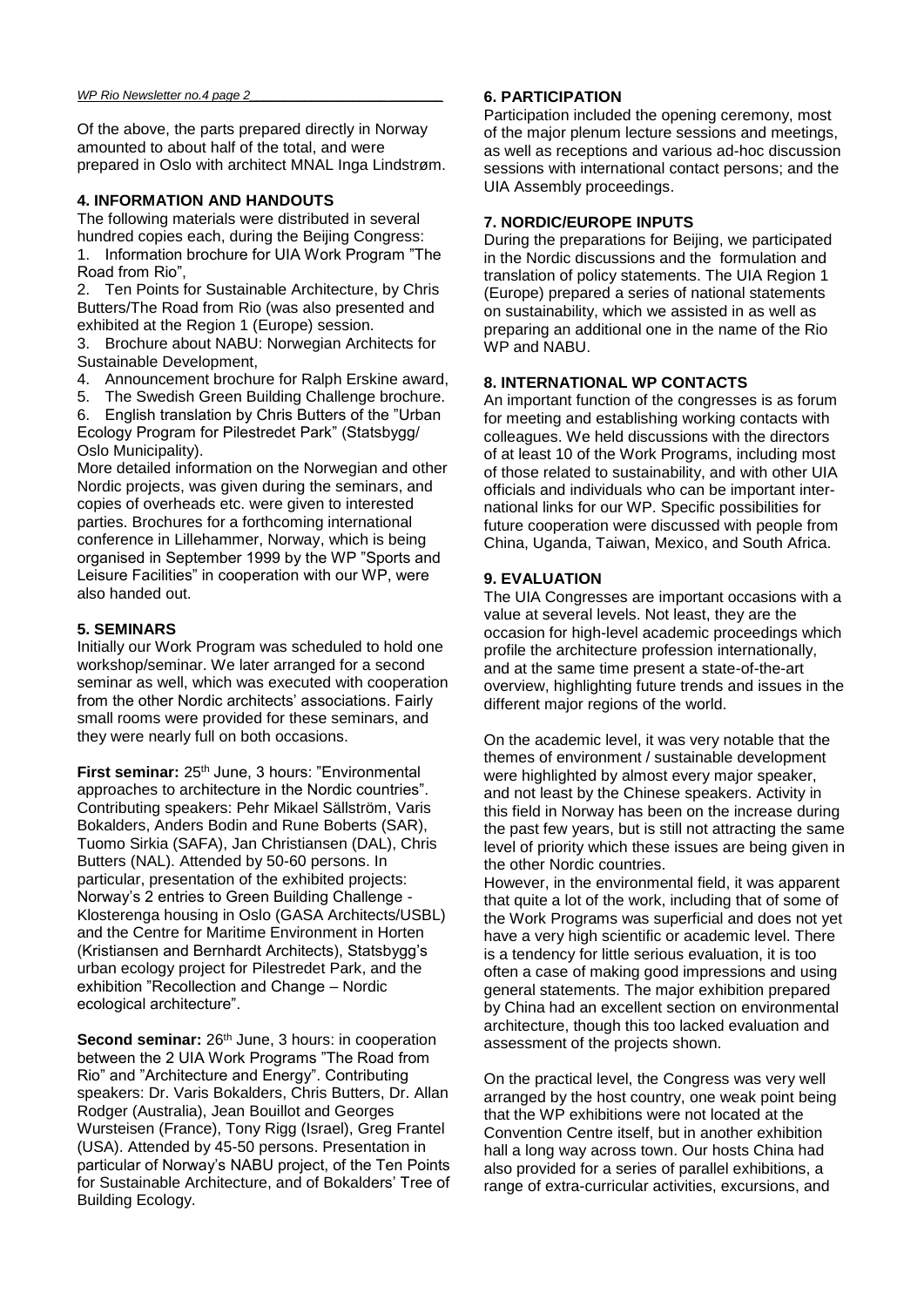#### *WP Rio Newsletter no.4 page 3\_\_\_\_\_\_\_\_\_\_\_\_\_\_\_\_\_\_\_\_\_\_\_\_\_\_\_\_\_*

for very wide press coverage.

Within the Convention Centre, the UIA should have provided for a more accessible information desk and for better facilities such as for photocopying.

On the organisational level, my Nordic colleagues and I were not always impressed by the UIA Assembly proceedings, neither in the way time was managed nor the allocation of priorities for discussion. Amongst other issues, all the Work Programs are supposed to report to the Assembly, and we had prepared for this, but in the end only five or six WPs were given the floor to make presentations. Our WP only managed at the last minute to put in a very brief statement. The information on our WP which was contained in the Congress papers, and as presented to the Assembly, was also out of date although we had repeatedly asked Paris earlier to update it.

The UIAs resources are extremely limited. It is of concern that such an important (for us) international body should be run in this way and on such a small budget, which amongst other things sets limits to the representativity and functioning of its elected officers. The architects' profession generally does not seem to be very skilled at marketing and publicising its own interests - which should to a larger extent be seen in conjunction with those of engineers, economic planners and the building industry as a whole.

The UIA system of regions may be outdated too, in this age where strong regional bodies such as the Architects Council of Europe and ArchAsia are emerging.

The present system of UIA Work Programs does not seem to be very well structured or effective. It relies too much on individuals and lacks definition. Within the UIA there are a total of about 26 Work Programs, of which at least six focus on issues of ecology/ sustainability. There is clearly some overlapping here. Environmental issues also require regional responses, so it is doubtful to what extent such Work Programs should be global rather than regional in composition. Our WP for example is defined as a global WP, however we have made efforts to concentrate on the Nordic and northern European level, because it is at this level (climatic, technological, cultural…) that networking would seem to be most fruitful. Similarly, it is only from within such a regional context that we can then contribute to real international dialogue and exchanges.

It is also a fact that these activities often comprise a great deal of international travel, talk and paper. This again is why a predominantly regional focus is likely to provide more focused, concrete results.

Part of the "Road from Rio"s activity during the coming 2 years is intended to be directed towards north-south cooperation, however this too will be most useful if it is applied from the standpoint of one region to another - for example by bilateral projects between Scandinavia and one developing country - rather than by diffuse global interchanges.

The Work Program "The Road from Rio", has made more contributions to the XX UIA Congress than was anticipated, by providing not one but several exhibitions, as well as the two academic seminars. In addition the "Ten Points" document and other inputs to the Nordic/ regional agendas, can be noted. In the longer term, the international contacts which have been established will be among the most useful outputs from the Congress.

The following Nordic people are to be thanked for their hard work in preparing and executing the Beijing inputs of "The Road from Rio": Annette Blegvad, Jan Christiansen (DAL), Varis Bokalders, Pehr Mikael Sällström (SAR), Pirjo Pekkarinen, Tuomo Sirkia (SAFA), Ketil Kiran and Inga Lindstrøm (NAL).

## **10. COMMENTS ON SCANDINAVIA'S ROLE**

The conferences and exhibitions at Beijing have confirmed the impression that the Nordic countries are playing a leading role in developing sustainable, environmentally healthy architecture and building construction. We also seem to be special in that a few projects, at least, are now doing this in a more integrated way, rather than just focusing on one aspect such as energy saving or water recycling. Most importantly, perhaps, in Scandinavia we are starting to focus more on actually looking for clear results – in the form of sustainability parameters and ways of measuring the environmental consequences of projects. In many other cases, shown in Beijing, one can see very good ideas and good architectural concepts but too little effort to find out which of them are actually useful and which are just good ideas. This is especially important at a time when everyone is talking about "sustainability", and a lot of projects are calling themselves "ecological" without having much basis to such a claim. Ideas for so-called ecological skyscrapers are an example of this, they are very appealing especially for cities in the developing world but can be promoting a recipe for social and ecological disaster. We must be critical of some of these environmental fashion-trends.

Architects are traditionally not rigorously scientific, and so it is especially important to set up a solid scientific perspective in this work. We have to know more about energy, thermodynamics, biological and ecological subjects. Whilst not, of course, losing sight of the many unquantifiable, "life quality" factors which make good architecture.

The Urban Ecology Program of Statsbygg is quite exemplary in this regard (though it is as yet only a set of intentions), because it clearly addresses the question in an integrated way - from ecological demolition to clean construction site organisation, design of energy-saving and healthy buildings,